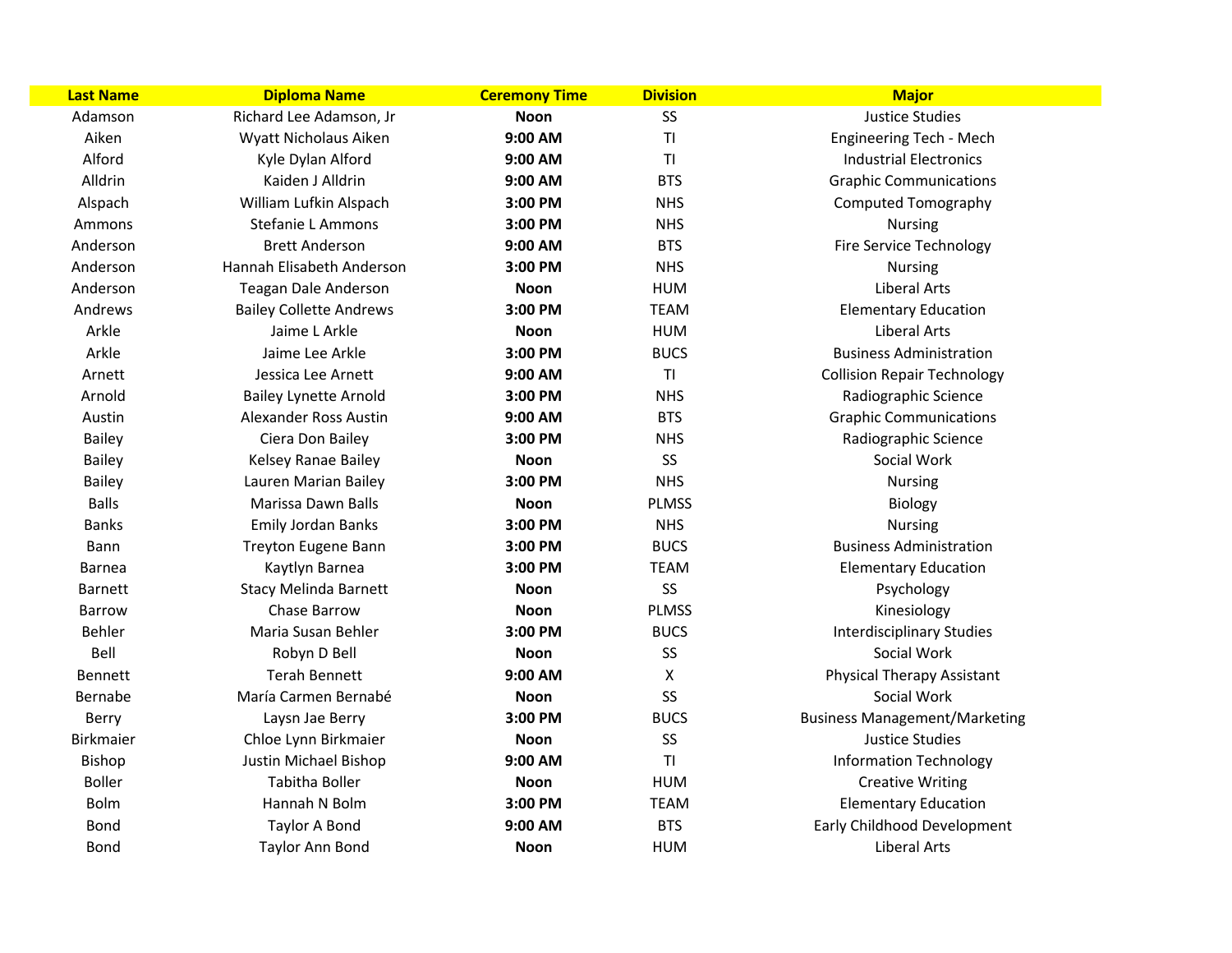| Boren           | <b>Cyanne Taylor Boren</b>    | 3:00 PM     | <b>BUCS</b>    | <b>Business</b>                      |
|-----------------|-------------------------------|-------------|----------------|--------------------------------------|
| Bothwell        | Tina Kathleen Bothwell        | 3:00 PM     | <b>NHS</b>     | <b>Nursing</b>                       |
| Boyd            | Kelsy Charlene Boyd           | 3:00 PM     | <b>BUCS</b>    | <b>Business Management</b>           |
| Boyer           | Abigail J Boyer               | 3:00 PM     | <b>BUCS</b>    | <b>Business Management/Marketing</b> |
| <b>Breding</b>  | <b>Connor Breding</b>         | 3:00 PM     | <b>BUCS</b>    | Accounting                           |
| <b>Brooks</b>   | Matilda R Brooks              | 3:00 PM     | <b>NHS</b>     | <b>Nursing</b>                       |
| <b>Brouse</b>   | Chelsea Brouse                | <b>Noon</b> | <b>SS</b>      | Social Work                          |
| <b>Brown</b>    | Abbigail D. Brown             | 9:00 AM     | <b>BTS</b>     | Early Childhood Development          |
| <b>Brown</b>    | Alexandea Kathleen Brown      | <b>Noon</b> | SS             | Social Work                          |
| Brown           | Brianna LaVern Brown          | 3:00 PM     | <b>TEAM</b>    | Mathematics                          |
| Brown           | Caitlin Jessie Brown          | <b>Noon</b> | <b>PLMSS</b>   | Kinesiology                          |
| Brown           | Jared Shawn Brown             | 3:00 PM     | <b>BUCS</b>    | <b>Interdisciplinary Studies</b>     |
| Brown           | Melissa Don Brown             | 3:00 PM     | <b>NHS</b>     | <b>Nursing</b>                       |
| <b>Brown</b>    | Rylee Elizabeth Brown         | <b>Noon</b> | <b>HUM</b>     | <b>Communication Arts</b>            |
| <b>Bruchard</b> | William Frederic Bruchard     | <b>Noon</b> | <b>PLMSS</b>   | Biology                              |
| <b>Burks</b>    | Ashley B Burks                | 3:00 PM     | <b>NHS</b>     | <b>Nursing</b>                       |
| <b>Burlage</b>  | Kiara R Burlage               | 3:00 PM     | <b>NHS</b>     | <b>Nursing</b>                       |
| <b>Burt</b>     | Courtney Lynn Burt            | 3:00 PM     | <b>NHS</b>     | <b>Nursing</b>                       |
| <b>Bussey</b>   | <b>Charles Bradley Bussey</b> | 9:00 AM     | T1             | <b>Auto Mechanics Tech</b>           |
| Cadotte         | Sophia Marie Cadotte          | <b>Noon</b> | <b>SS</b>      | <b>Behavioral Science</b>            |
| Cadwallader     | Melinda Cadwallader           | <b>Noon</b> | <b>HUM</b>     | <b>Communication Arts</b>            |
| Cameron         | Jessica Cameron               | 3:00 PM     | <b>NHS</b>     | <b>Nursing</b>                       |
| Carlos          | Kariana Carlos                | <b>Noon</b> | <b>HUM</b>     | <b>Liberal Arts</b>                  |
| Carlyle         | Andrew Carlyle                | 3:00 PM     | <b>BUCS</b>    | <b>Business Administration</b>       |
| Carpenter       | Kevin Jaxson Carpenter        | 9:00 AM     | T <sub>l</sub> | Heating/Vent/AC/Refrigeration        |
| Carpenter       | Kourtne Paige Carpenter       | 9:00 AM     | <b>BTS</b>     | <b>Medical Assistant</b>             |
| Carroll         | Kelsi Anne Carroll            | 3:00 PM     | <b>TEAM</b>    | <b>Elementary Education</b>          |
| Carte           | Kason Cenric Carte            | <b>Noon</b> | SS             | Psychology                           |
| Casey           | Madison Ann Casey             | 3:00 PM     | <b>BUCS</b>    | <b>Business Administration</b>       |
| Cassell         | Corah Rae Cassell             | 3:00 PM     | <b>BUCS</b>    | <b>Business Administration</b>       |
| Cervantes       | <b>Ashley Cervantes</b>       | 3:00 PM     | <b>NHS</b>     | <b>Nursing</b>                       |
| Cervantes       | Jacob Cervantes               | 3:00 PM     | <b>BUCS</b>    | <b>Business Administration</b>       |
| Challinor       | Andrew John Challinor         | 3:00 PM     | <b>BUCS</b>    | Accounting                           |
| Charters        | Sydnee Okie Charters          | 9:00 AM     | <b>BTS</b>     | Paralegal                            |
| Chase           | <b>Brooke Justine Chase</b>   | <b>Noon</b> | <b>PLMSS</b>   | Biology                              |
| Clemm           | Kelsie Anne Clemm             | 9:00 AM     | <b>BTS</b>     | Administrative Management            |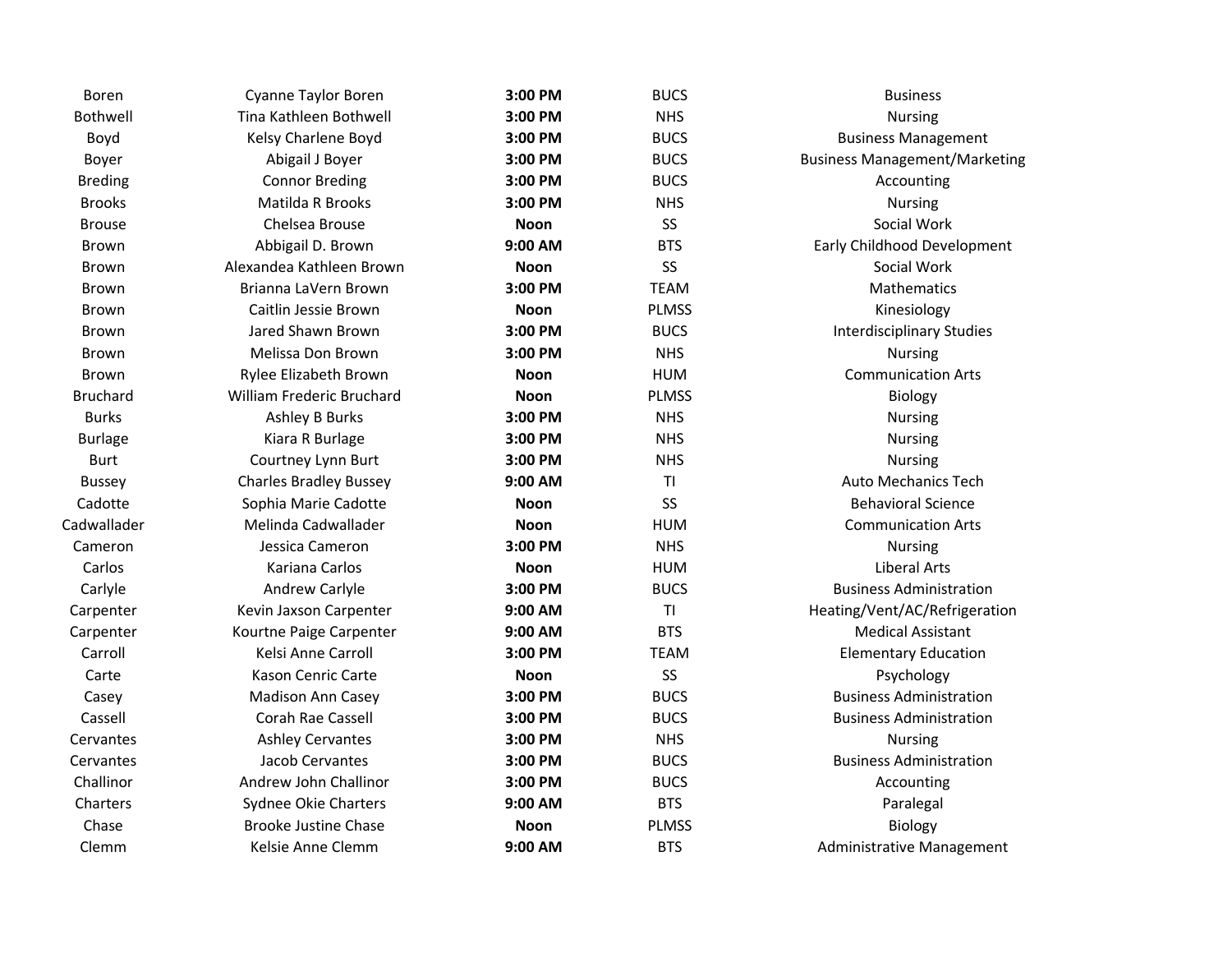| Cloward       | <b>Brycen Cloward</b>         | 3:00 PM     | <b>BUCS</b>  | <b>Computer Science</b>                 |
|---------------|-------------------------------|-------------|--------------|-----------------------------------------|
| Coates        | <b>Brian Michael Coates</b>   | 3:00 PM     | <b>BUCS</b>  | <b>Business Management/Marketing</b>    |
| Cockrell      | Monica Jean Cockrell          | 3:00 PM     | <b>NHS</b>   | <b>Nursing</b>                          |
| Coil          | John Wyatt Coil               | <b>Noon</b> | SS           | Psychology                              |
| Colburn       | <b>Tobias Sutton Colburn</b>  | <b>Noon</b> | <b>PLMSS</b> | <b>Exercise Science</b>                 |
| Cole          | Anthony Joseph Cole           | 9:00 AM     | TI           | <b>Information Technology</b>           |
| Collier       | Kyla Alice Collier            | <b>Noon</b> | <b>PLMSS</b> | <b>Sport Administration</b>             |
| Collins       | <b>Keely Rose Collins</b>     | 9:00 AM     | <b>BTS</b>   | <b>Hospitality Management</b>           |
| Compher       | Marilee Hunter Compher        | <b>Noon</b> | SS           | <b>Justice Studies</b>                  |
| Cooley        | Michael Edward Ross Cooley    | <b>Noon</b> | SS           | Social Work                             |
| Coon          | Emily May Coon                | 3:00 PM     | <b>NHS</b>   | <b>Nursing</b>                          |
| Cooper        | Michelle Neva Cooper          | <b>Noon</b> | SS           | <b>General Studies: Social Sciences</b> |
| Coronado      | Charlotte Coronado            | 9:00 AM     | TI           | <b>Collision Repair Technology</b>      |
| Corrigan      | Cynthia Evelyn Corrigan       | 3:00 PM     | <b>BUCS</b>  | <b>Business Administration</b>          |
| Cossairt      | Colby Wayne Cossairt          | 3:00 PM     | <b>BUCS</b>  | <b>Business Administration</b>          |
| Courtney      | Oreon Larenzo Courtney        | 3:00 PM     | <b>BUCS</b>  | <b>Business Management/Marketing</b>    |
| Cowdrey       | <b>Emily Ann Cowdrey</b>      | <b>Noon</b> | <b>PLMSS</b> | <b>Exercise Science</b>                 |
| Cox           | <b>Gordon Paul Andrew Cox</b> | 9:00 AM     | TI           | <b>Information Technology</b>           |
| Cranston      | Miranda Jade Cranston         | 3:00 PM     | <b>TEAM</b>  | <b>Elementary Education</b>             |
| Crickmon      | Oliver Douglas Crickmon       | 9:00 AM     | TI           | <b>Auto Mechanics Tech</b>              |
| Crickmon      | Olivia Dee Crickmon           | 3:00 PM     | <b>NHS</b>   | Radiographic Science                    |
| Crocker       | Aunamarie Crocker             | <b>Noon</b> | SS           | Social Work                             |
| Crone         | Karyn Lynn Crone              | <b>Noon</b> | SS           | Social Work                             |
| Crowley       | Christy Jo Crowley            | <b>Noon</b> | SS           | Social Work                             |
| Cruser        | <b>Emily A Cruser</b>         | <b>Noon</b> | SS           | <b>Behavioral Science</b>               |
| Cummings      | Chelsea M Cummings            | 3:00 PM     | <b>BUCS</b>  | <b>Business Administration</b>          |
| Dally         | Jordana Dally                 | 3:00 PM     | <b>NHS</b>   | <b>Nursing</b>                          |
| Davis         | Avery Jones Davis             | 3:00 PM     | <b>BUCS</b>  | <b>Business &amp; Communication</b>     |
| Dawson        | <b>Dillon Mathew Dawson</b>   | <b>Noon</b> | <b>PLMSS</b> | Kinesiology                             |
| Delioth Arias | Jose Raul Delioth Arias       | 3:00 PM     | <b>BUCS</b>  | <b>Computer Science</b>                 |
| Delorme       | Douglas Michael Delorme       | 3:00 PM     | <b>BUCS</b>  | Applied Management/Marketing            |
| Devitt        | Kelcie Christine Devitt       | <b>Noon</b> | SS           | Social Work                             |
| Dickinson     | Gabrielle Nicole Dickinson    | <b>Noon</b> | <b>PLMSS</b> | Chemistry                               |
| Dickinson     | Paige Catherine Dickinson     | 3:00 PM     | <b>NHS</b>   | Radiographic Science                    |
| Douglass      | Maizee Quinn Douglass         | Noon        | <b>HUM</b>   | <b>Liberal Arts</b>                     |
| Dover         | <b>Luke Courtland Dover</b>   | 3:00 PM     | <b>NHS</b>   | <b>Nursing</b>                          |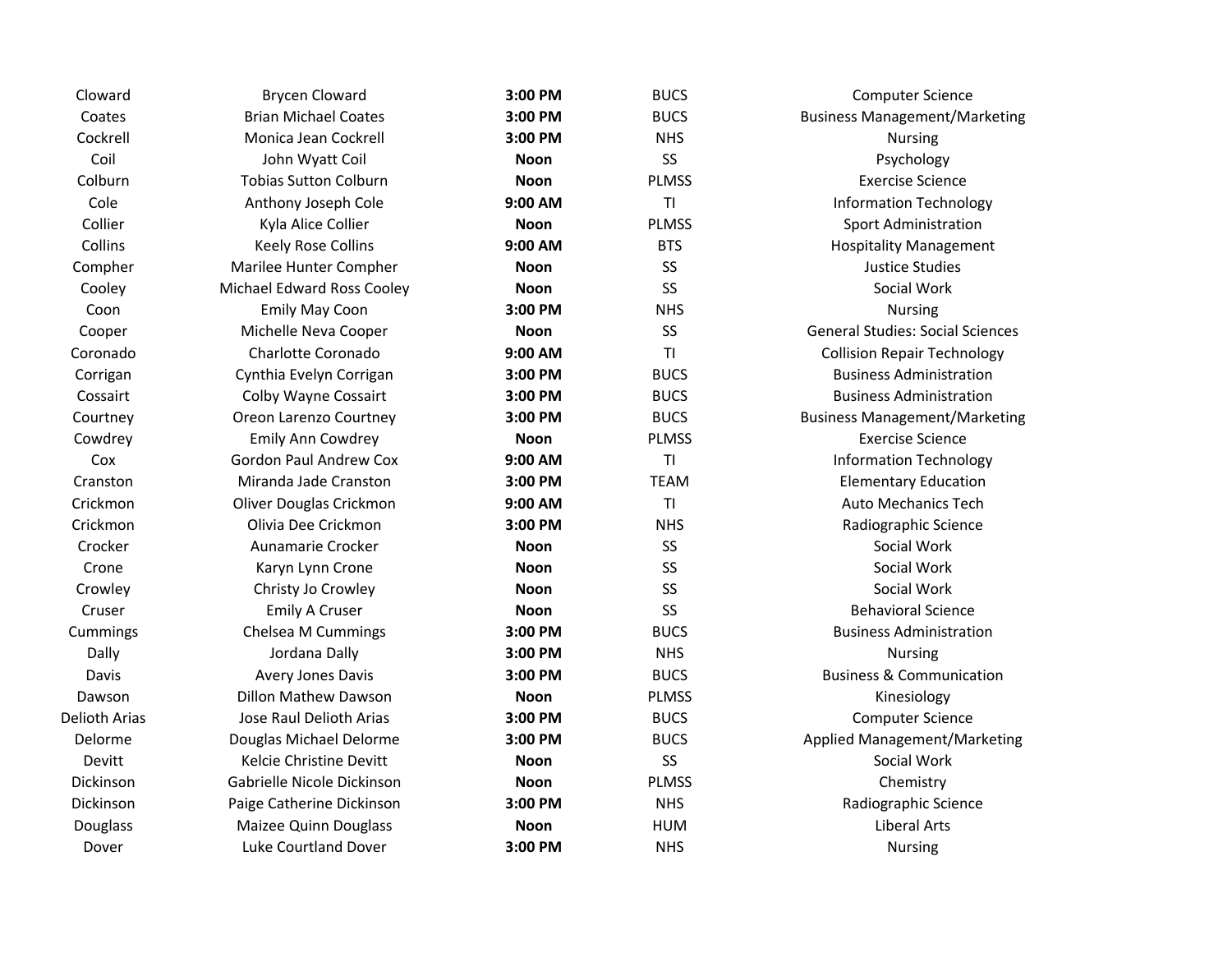| <b>Drake</b> | Calvin Charles Drake II        | 9:00 AM     | TI           | Diesel Technology                   |
|--------------|--------------------------------|-------------|--------------|-------------------------------------|
| Dugger       | <b>Blaze Kristopher Dugger</b> | <b>Noon</b> | <b>HUM</b>   | <b>English: Secondary Education</b> |
| Dugger       | Hannah Grace Dugger            | <b>Noon</b> | SS           | Social Work                         |
| Earle        | Jessica Anne Earle             | <b>Noon</b> | SS           | <b>Social Sciences</b>              |
| Eberhahn     | Falk Georg Eberhahn            | <b>Noon</b> | <b>SS</b>    | Psychology                          |
| Eberley      | Sarrah Ann Eberley             | <b>Noon</b> | <b>PLMSS</b> | Biology                             |
| Ebert        | <b>Michael Ronald Ebert</b>    | <b>Noon</b> | <b>PLMSS</b> | Biology                             |
| Ellison      | <b>Gerald Chase Ellison</b>    | <b>Noon</b> | <b>PLMSS</b> | Kinesiology                         |
| Elmore       | Suzanne C.L Elmore             | <b>Noon</b> | SS           | Social Work                         |
| Ely          | Heidi Elizabeth Ely            | <b>Noon</b> | <b>SS</b>    | Social Work                         |
| Erdem        | Isabella Erdem                 | 3:00 PM     | <b>NHS</b>   | <b>Nursing</b>                      |
| Erskine      | Lindsey Beth Erskine           | <b>Noon</b> | SS           | Justice Studies                     |
| Eslick       | Wendy Lynn Eslick              | 3:00 PM     | <b>NHS</b>   | Radiographic Science                |
| Esser        | Kerrie Elizabeth Esser         | 3:00 PM     | <b>NHS</b>   | <b>Nursing</b>                      |
| Evans        | Danika Larae Evans             | <b>Noon</b> | SS           | <b>Justice Studies</b>              |
| Evans        | <b>Isaiah Michael Evans</b>    | 3:00 PM     | <b>BUCS</b>  | <b>Computer Science</b>             |
| Everhart     | Edwin M. Everhart              | <b>Noon</b> | <b>HUM</b>   | <b>Communication Arts</b>           |
| Ewing        | <b>Isaiah Thomas Ewing</b>     | 3:00 PM     | <b>BUCS</b>  | <b>Applied Accounting</b>           |
| Fleming      | <b>Trey Kendall Fleming</b>    | 9:00 AM     | T1           | Diesel Technology                   |
| Foote        | Hailey Larkin Foote            | <b>Noon</b> | SS           | Social Work                         |
| Fowler       | Bethani Rose Fowler            | <b>Noon</b> | <b>HUM</b>   | <b>Liberal Arts</b>                 |
| Fox          | <b>Taylor Fallon Fox</b>       | 3:00 PM     | <b>BUCS</b>  | Web Design & Development            |
| Fraley       | Ryan Fraley                    | 9:00 AM     | T1           | <b>Auto Mechanics Tech</b>          |
| Fraley       | Ryan Thomas Fraley             | 9:00 AM     | TI           | <b>Auto Mechanics Tech</b>          |
| French       | Lucy Margaret French           | <b>Noon</b> | <b>HUM</b>   | <b>Liberal Arts</b>                 |
| Frey         | Julia M Frey                   | <b>Noon</b> | <b>HUM</b>   | <b>Communication Arts</b>           |
| Frohreich    | Timber McKinzie Frohreich      | <b>Noon</b> | SS           | Social Work                         |
| Galeano      | Anahi Jacinta Galeano          | <b>Noon</b> | <b>HUM</b>   | <b>Liberal Arts</b>                 |
| Galeano      | Maxwell Finnegan Galeano       | <b>Noon</b> | <b>HUM</b>   | <b>Liberal Arts</b>                 |
| Gannon       | Hannah Gannon                  | 9:00 AM     | T1           | <b>Information Technology</b>       |
| Garman       | Emily Nicole Garman            | 3:00 PM     | <b>NHS</b>   | Radiographic Science                |
| Garrett      | Amellalli Faith Garrett        | 3:00 PM     | <b>NHS</b>   | <b>Nursing</b>                      |
| Garrett      | Karina Tatiana Garrett         | 3:00 PM     | <b>NHS</b>   | <b>Nursing</b>                      |
| Garrett      | Michelle Lee Garrett           | <b>Noon</b> | SS           | Social Work                         |
| Garrett      | Vashti Joy Garrett             | 3:00 PM     | <b>NHS</b>   | <b>Nursing</b>                      |
| Geier        | Gabe Geier                     | <b>Noon</b> | <b>SS</b>    | Psychology                          |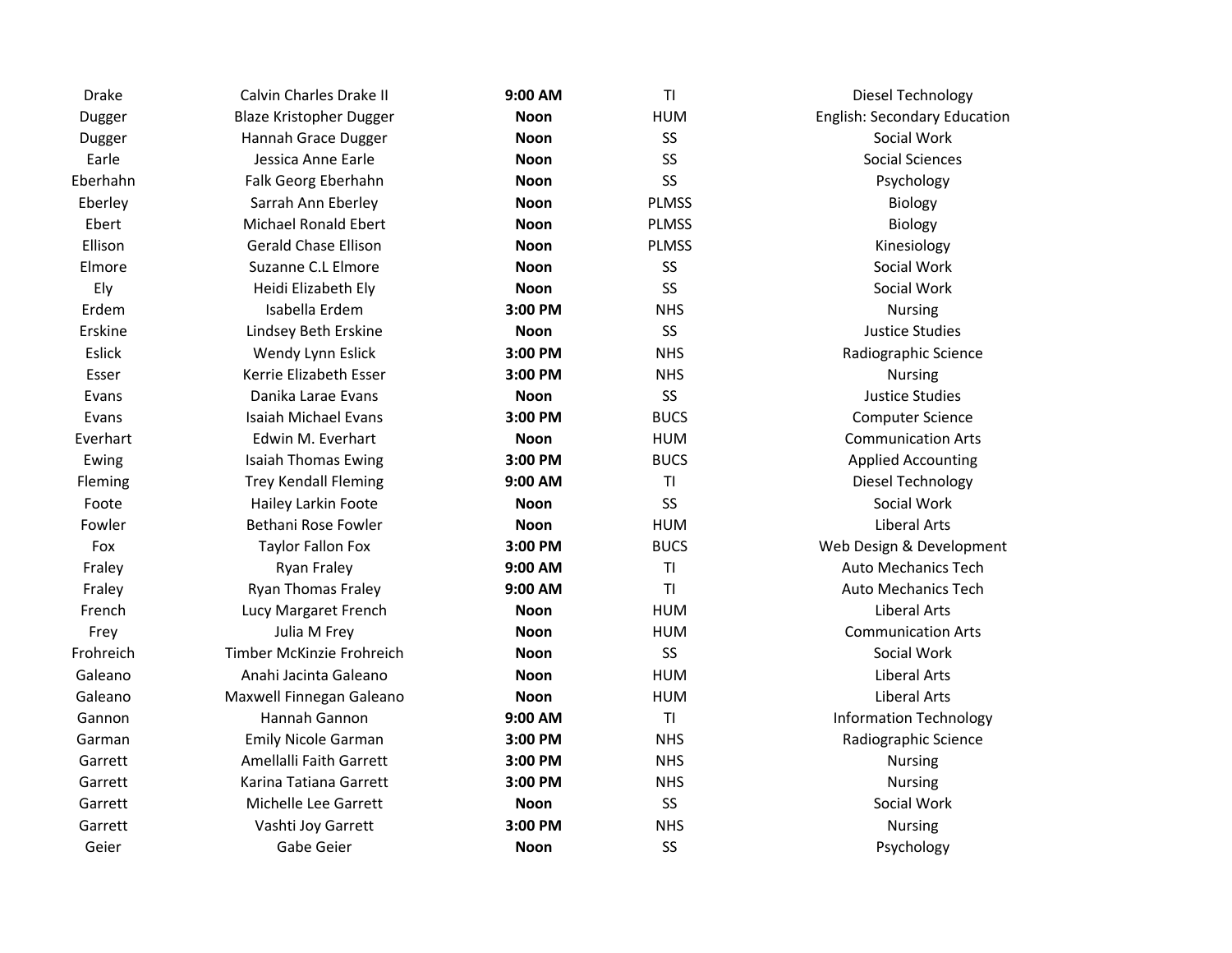| Gentry            | Grace Marie Davidson             | 3:00 PM     | <b>BUCS</b>  | <b>Business Management</b>              |
|-------------------|----------------------------------|-------------|--------------|-----------------------------------------|
| Gentry            | Sheldon Ray Gentry               | <b>Noon</b> | <b>PLMSS</b> | Kinesiology: Secondary Education        |
| Gibson            | Amanda Kaila Gibson              | 3:00 PM     | <b>BUCS</b>  | Accounting                              |
| Gilbert           | <b>Bradley Tylor Gilbert</b>     | 3:00 PM     | <b>TEAM</b>  | <b>Elementary Education</b>             |
| Glaser            | Kayla Meri Glaser                | 3:00 PM     | <b>NHS</b>   | <b>Nursing</b>                          |
| Godwin            | Austin Kelly Godwin              | 9:00 AM     | T1           | Diesel Technology                       |
| Gomez             | Audrey Morgan Gomez              | 3:00 PM     | <b>TEAM</b>  | <b>Elementary Education</b>             |
| Gonzalez          | Natalie Rose Gonzalez            | 3:00 PM     | <b>BUCS</b>  | Accounting                              |
| Goodson           | Judy Kathleen Goodson            | 9:00 AM     | TI           | <b>Engineering Tech - Mech</b>          |
| Gorton            | Delaney Jane Gorton              | <b>Noon</b> | <b>HUM</b>   | <b>English: Secondary Education</b>     |
| Goucher           | Kylynn Marie Goucher             | <b>Noon</b> | <b>HUM</b>   | <b>Liberal Arts</b>                     |
| Graves            | Isabella Raeannlynn Graves       | <b>Noon</b> | <b>SS</b>    | Psychology                              |
| Grebil            | Nicole Diane Grebil              | 3:00 PM     | <b>NHS</b>   | <b>Nursing</b>                          |
| Green             | Hannah Nicole Green              | 3:00 PM     | <b>NHS</b>   | <b>Nursing</b>                          |
| Gregory           | Lucas Eugene Gregory             | 3:00 PM     | <b>BUCS</b>  | <b>Business Administration</b>          |
| Griffith          | Breanna Marylee Griffith         | <b>Noon</b> | <b>HUM</b>   | <b>Liberal Arts</b>                     |
| Griffith          | Cody Alan Griffith               | 3:00 PM     | <b>BUCS</b>  | <b>Business Management</b>              |
| Groseclose        | Matthew Ryan Groseclose          | 3:00 PM     | <b>BUCS</b>  | Marketing                               |
| Grossman          | Haley A Grossman                 | 3:00 PM     | <b>TEAM</b>  | <b>Elementary Education</b>             |
| Guevara           | Violeta Guevara Vazquez          | <b>Noon</b> | SS           | Social Work                             |
| Guier             | <b>Brianne Michelle Guier</b>    | 3:00 PM     | <b>NHS</b>   | <b>Nursing</b>                          |
| Gutierrez Benitez | Antonia Gutierrez Benitez        | <b>Noon</b> | <b>PLMSS</b> | Kinesiology                             |
| Haldorson         | Jessica Dawn Haldorson           | 3:00 PM     | <b>NHS</b>   | <b>Nursing</b>                          |
| Hall              | Patricia Robinson Hall           | 3:00 PM     | <b>NHS</b>   | <b>Nursing</b>                          |
| Haller-Cruz       | <b>Victor Alexis Haller-Cruz</b> | <b>Noon</b> | <b>SS</b>    | <b>Behavioral Science</b>               |
| Haller-Cruz       | <b>Victor Haller</b>             | <b>Noon</b> | <b>HUM</b>   | <b>Liberal Arts</b>                     |
| Hamilton          | Alysa Hamilton                   | <b>Noon</b> | <b>SS</b>    | <b>General Studies: Social Sciences</b> |
| Hammer            | Gavin Ray Hammer                 | 9:00 AM     | TI           | <b>Engineering Tech - Trad</b>          |
| Hannah            | Jacqueline Hannah                | 3:00 PM     | <b>NHS</b>   | <b>Computed Tomography</b>              |
| Hansen            | McKayla Janis Hansen             | 3:00 PM     | <b>TEAM</b>  | <b>Elementary Education</b>             |
| Harba             | Jelena Harba                     | 3:00 PM     | <b>BUCS</b>  | <b>General Studies: Business</b>        |
| Harmon            | Alexandra Laretta Harmon         | <b>Noon</b> | <b>HUM</b>   | <b>General Studies: Humanities</b>      |
| Harmon            | Hali Jean Harmon                 | 3:00 PM     | <b>BUCS</b>  | <b>Business &amp; Communication</b>     |
| Harrington        | Natori A. Harrington             | <b>Noon</b> | <b>HUM</b>   | <b>Liberal Arts</b>                     |
| Harris            | <b>Tescher Thomas Harris</b>     | 9:00 AM     | TI           | Diesel Technology                       |
| Harty             | Moira Rose Harty                 | 3:00 PM     | <b>NHS</b>   | <b>Nursing</b>                          |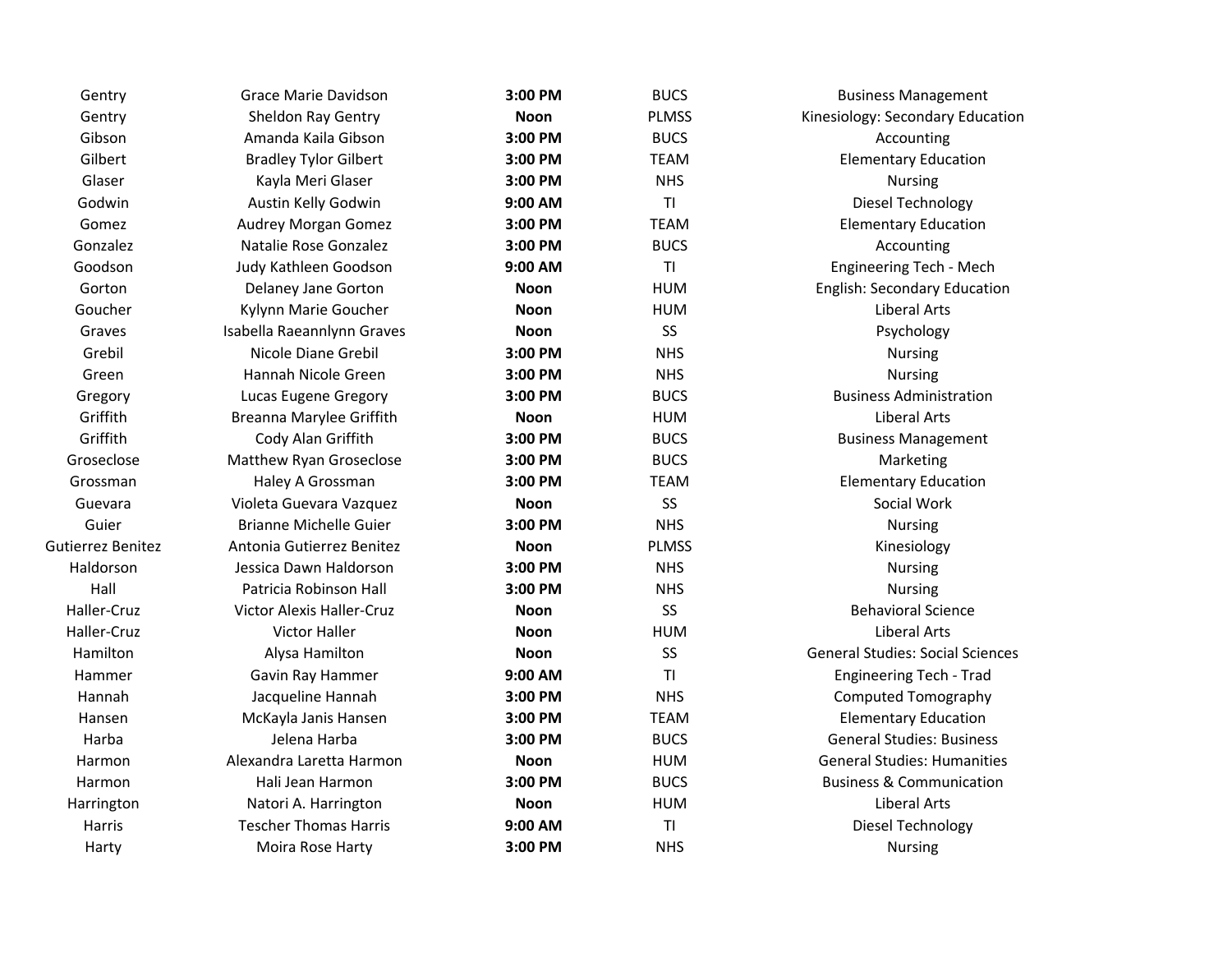| Harvey        | Rebecca Harvey                | 9:00 AM     | <b>BTS</b>                | Early Childhood Development               |
|---------------|-------------------------------|-------------|---------------------------|-------------------------------------------|
| Hasz          | Amber L Hasz                  | 3:00 PM     | <b>BUCS</b>               | <b>Business &amp; Communication</b>       |
| Hathaway      | Gabrielle Eileen Hathaway     | <b>Noon</b> | <b>PLMSS</b>              | <b>Earth Science: Secondary Education</b> |
| Hayward       | Rylie James Hayward           | 3:00 PM     | <b>BUCS</b>               | Accounting                                |
| Heimgartner   | Zachary Ray Heimgartner       | <b>Noon</b> | <b>PLMSS</b>              | Liberal Arts: Nat Sciences                |
| Heitstuman    | Alicia Darlene Heitstuman     | 3:00 PM     | <b>NHS</b>                | Nursing                                   |
| Henrie        | Andrew William Henrie         | 3:00 PM     | <b>BUCS</b>               | <b>Business Administration</b>            |
| Henry         | Bethany Dawn Henry            | 3:00 PM     | <b>TEAM</b>               | <b>Elementary Education</b>               |
| Henson        | Joely Allen Henson            | 3:00 PM     | <b>NHS</b>                | <b>Nursing</b>                            |
| Hernandez     | Gabriela Consuelo Hernandez   | 3:00 PM     | <b>NHS</b>                | <b>Nursing</b>                            |
| Hersh         | Michaela Gretchen Hersh       | $9:00$ AM   | <b>BTS</b>                | <b>Graphic Communications</b>             |
| Hewitt        | Kacie Ann Hewitt              | <b>Noon</b> | <b>PLMSS</b>              | <b>Sport Administration</b>               |
| Hibbard       | <b>Tanner McCoy Hibbard</b>   | 9:00 AM     | TI                        | <b>CNC Machining Technology</b>           |
| Hibbs         | <b>Emily Petra Hibbs</b>      | <b>Noon</b> | SS                        | Social Work                               |
| Higgins       | Leah Marie Higgins            | 3:00 PM     | <b>NHS</b>                | <b>Nursing</b>                            |
| Hill          | Kyle Hill                     | 9:00 AM     | TI                        | <b>Information Technology</b>             |
| Hill          | Madeleine Jean Hill           | 3:00 PM     | <b>NHS</b>                | <b>Nursing</b>                            |
| Holland       | Shelby Holland                | 9:00 AM     | $\boldsymbol{\mathsf{X}}$ | Physical Therapy Assistant                |
| Holt          | Raven Thunder-Skye Holt       | 3:00 PM     | <b>BUCS</b>               | Web Design & Development                  |
| Homer         | <b>Taylor Amber Homer</b>     | 3:00 PM     | <b>NHS</b>                | <b>Nursing</b>                            |
| Hughes        | <b>Megan Hughes</b>           | <b>Noon</b> | SS                        | Social Work                               |
| Hughes        | <b>Scott Hughes</b>           | 9:00 AM     | TI                        | <b>Engineering Tech - Mech</b>            |
| Humphrey      | <b>Carson Andrew Humphrey</b> | 3:00 PM     | <b>NHS</b>                | Radiographic Science                      |
| Hunt          | Kaylee Yates Hunt             | <b>Noon</b> | <b>HUM</b>                | <b>Liberal Arts</b>                       |
| Hunt          | Nicholas Isaiah Hunt          | <b>Noon</b> | SS                        | Social Work                               |
| Hunter        | Allen Michael Hunter          | <b>Noon</b> | <b>PLMSS</b>              | Sports Media Studies                      |
| Hunter        | Andrea Judith Hunter          | 3:00 PM     | <b>NHS</b>                | <b>Nursing</b>                            |
| Hunter        | Haley Marie Hunter            | <b>Noon</b> | SS                        | History                                   |
| Hussey        | Taylor M Hussey               | 9:00 AM     | ΤI                        | <b>Engineering Tech - Civil</b>           |
| Hutchins      | <b>Ryle Elwin Hutchins</b>    | 3:00 PM     | <b>BUCS</b>               | <b>Applied Accounting</b>                 |
| Ingram        | Mary P Ingram                 | <b>Noon</b> | SS                        | Psychology                                |
| <b>Isbell</b> | Kristin Lee Isbell            | 9:00 AM     | <b>BTS</b>                | <b>Hospitality Management</b>             |
| Isley         | Madison Kay Isley             | <b>Noon</b> | <b>HUM</b>                | <b>Communication Arts</b>                 |
| Italia        | Giovanna Lucia Italia         | 3:00 PM     | <b>BUCS</b>               | <b>Interdisciplinary Studies</b>          |
| Jackson       | Angela Rose Jackson           | 3:00 PM     | <b>BUCS</b>               | <b>General Studies: Business</b>          |
| James         | Ashley Nichole James          | 3:00 PM     | <b>BUCS</b>               | <b>Interdisciplinary Studies</b>          |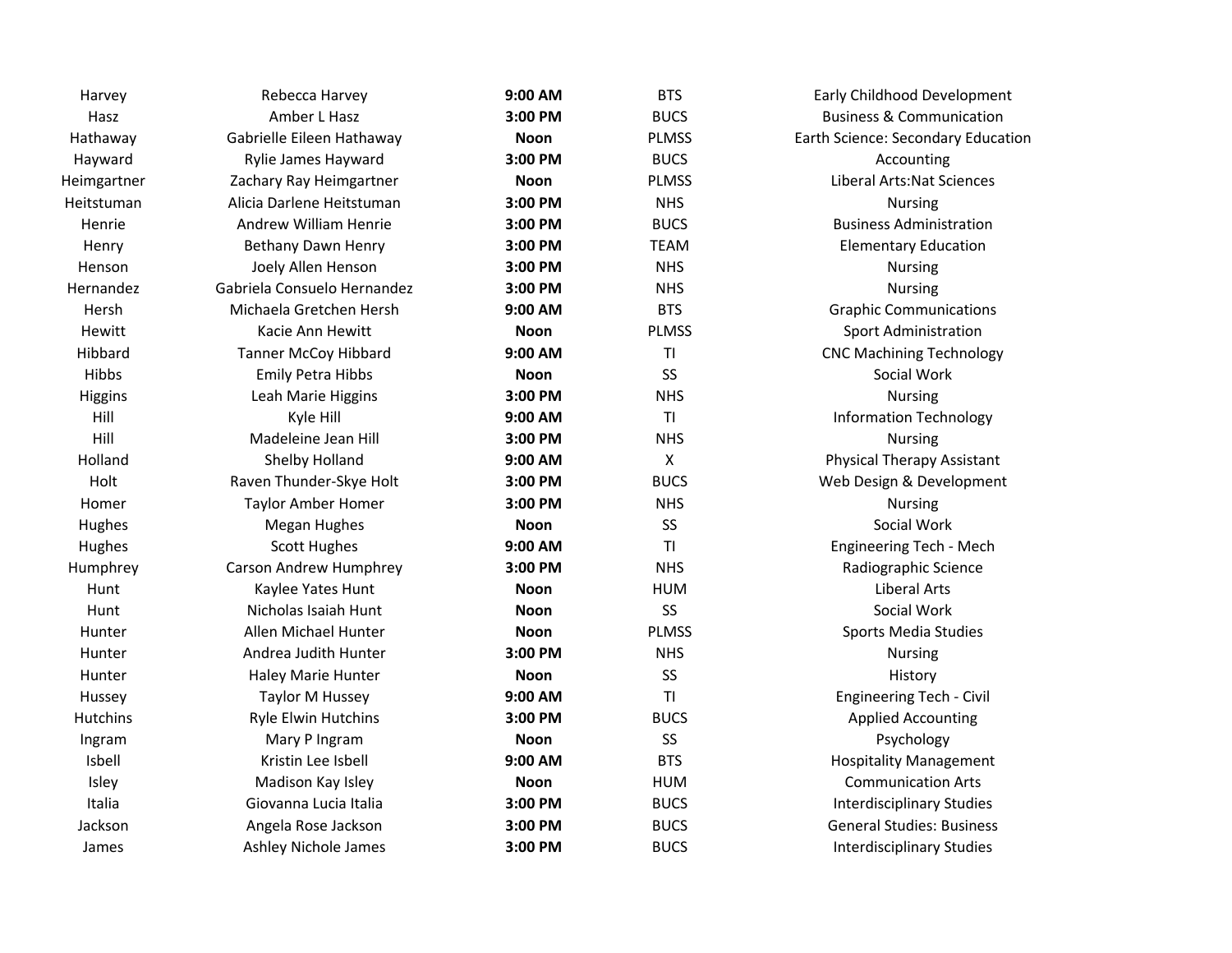| James     | Matthew James           | 3:00 PM     | <b>BUCS</b>    | <b>Business &amp; Communication</b>                 |
|-----------|-------------------------|-------------|----------------|-----------------------------------------------------|
| Jassal    | Arashdip Jassal         | 3:00 PM     | <b>BUCS</b>    | <b>Business Management</b>                          |
| Jay       | Katelynn Breanne Jay    | 3:00 PM     | <b>BUCS</b>    | <b>Interdisciplinary Studies</b>                    |
| Jenkins   | Cassidy Jenkins         | 3:00 PM     | <b>NHS</b>     | <b>Nursing</b>                                      |
| Jeppson   | Carson Jeffrey Jeppson  | <b>Noon</b> | <b>PLMSS</b>   | Biology                                             |
| Jeppson   | Gunnar LaVaur Jeppson   | <b>Noon</b> | <b>PLMSS</b>   | Biology                                             |
| Jesberger | Hannah Rose Jesberger   | 3:00 PM     | <b>NHS</b>     | <b>Nursing</b>                                      |
| Jeske     | Theresa Jeske           | <b>Noon</b> | <b>PLMSS</b>   | Biology                                             |
| Johnson   | Abigail Lynn Johnson    | 3:00 PM     | <b>TEAM</b>    | <b>Elementary Education</b>                         |
| Johnson   | Alyssa Nicole Johnson   | 3:00 PM     | <b>NHS</b>     | <b>Nursing</b>                                      |
| Johnson   | Cierra Jordan Johnson   | <b>Noon</b> | <b>HUM</b>     | <b>Liberal Arts</b>                                 |
| Johnson   | Simone Johnson          | <b>Noon</b> | SS             | Social Work                                         |
| Johnson   | Taylor Justine Johnson  | 3:00 PM     | <b>BUCS</b>    | <b>Applied Accounting</b>                           |
| Johnson   | Tyler L. Johnson        | <b>Noon</b> | <b>PLMSS</b>   | <b>Exercise Science</b>                             |
| Johnston  | Abby Taylor Johnston    | 9:00 AM     | <b>BTS</b>     | <b>Graphic Communications</b>                       |
| Johnston  | Cassandra S. Johnston   | 3:00 PM     | <b>BUCS</b>    | <b>Applied Accounting</b>                           |
| Jones     | Carli M. Jones          | <b>Noon</b> | <b>PLMSS</b>   | Kinesiology                                         |
| Jones     | Erin Nicole Jones       | 3:00 PM     | <b>NHS</b>     | <b>Nursing</b>                                      |
| Jones     | Luke Wayne Jones        | 9:00 AM     | T <sub>l</sub> | Industrial Electronics: Elect Engineering Tech Emph |
| Jones     | Rebecca Lynn Jones      | <b>Noon</b> | <b>PLMSS</b>   | Kinesiology                                         |
| Jorgensen | Thomas Joseph Jorgensen | 3:00 PM     | <b>NHS</b>     | Nursing                                             |
| Judson    | Christopher Ryan Judson | 3:00 PM     | <b>NHS</b>     | <b>Nursing</b>                                      |
| Juhasz    | <b>Brooks Juhasz</b>    | <b>Noon</b> | <b>HUM</b>     | <b>English: Secondary Education</b>                 |
| Jutila    | Hannah Nicole Jutila    | <b>Noon</b> | SS             | Social Work                                         |
| Kanguzu   | Eric Kayisa Kanguzu     | 9:00 AM     | T1             | <b>Information Technology</b>                       |
| Karel     | Anthony Owen Karel      | 3:00 PM     | <b>BUCS</b>    | <b>Business Management/Marketing</b>                |
| Kaufman   | Kolby David Kaufman     | 9:00 AM     | T <sub>l</sub> | Heating/Vent/AC/Refrigeration                       |
| Keller    | Ashley Dylan Keller     | 3:00 PM     | <b>NHS</b>     | <b>Nursing</b>                                      |
| Kelley    | Taylor Noel Kelley      | 3:00 PM     | <b>TEAM</b>    | <b>Elementary Education</b>                         |
| Kennison  | Shawna Kay Kennison     | 3:00 PM     | <b>NHS</b>     | <b>Nursing</b>                                      |
| Key       | Bailey Lynn Key         | 3:00 PM     | <b>BUCS</b>    | Accounting                                          |
| King      | Ryen Andrea King        | 3:00 PM     | <b>NHS</b>     | <b>Nursing</b>                                      |
| Knickrehm | Jessica Lynn Knickrehm  | 3:00 PM     | <b>NHS</b>     | <b>Nursing</b>                                      |
| Knight    | Alexandria Knight       | 3:00 PM     | <b>NHS</b>     | Nursing                                             |
| Konen     | Victoria Konen          | <b>Noon</b> | SS             | <b>Social Sciences</b>                              |
| Kozak     | Sierra Jennifer Kozak   | 3:00 PM     | <b>NHS</b>     | <b>Nursing</b>                                      |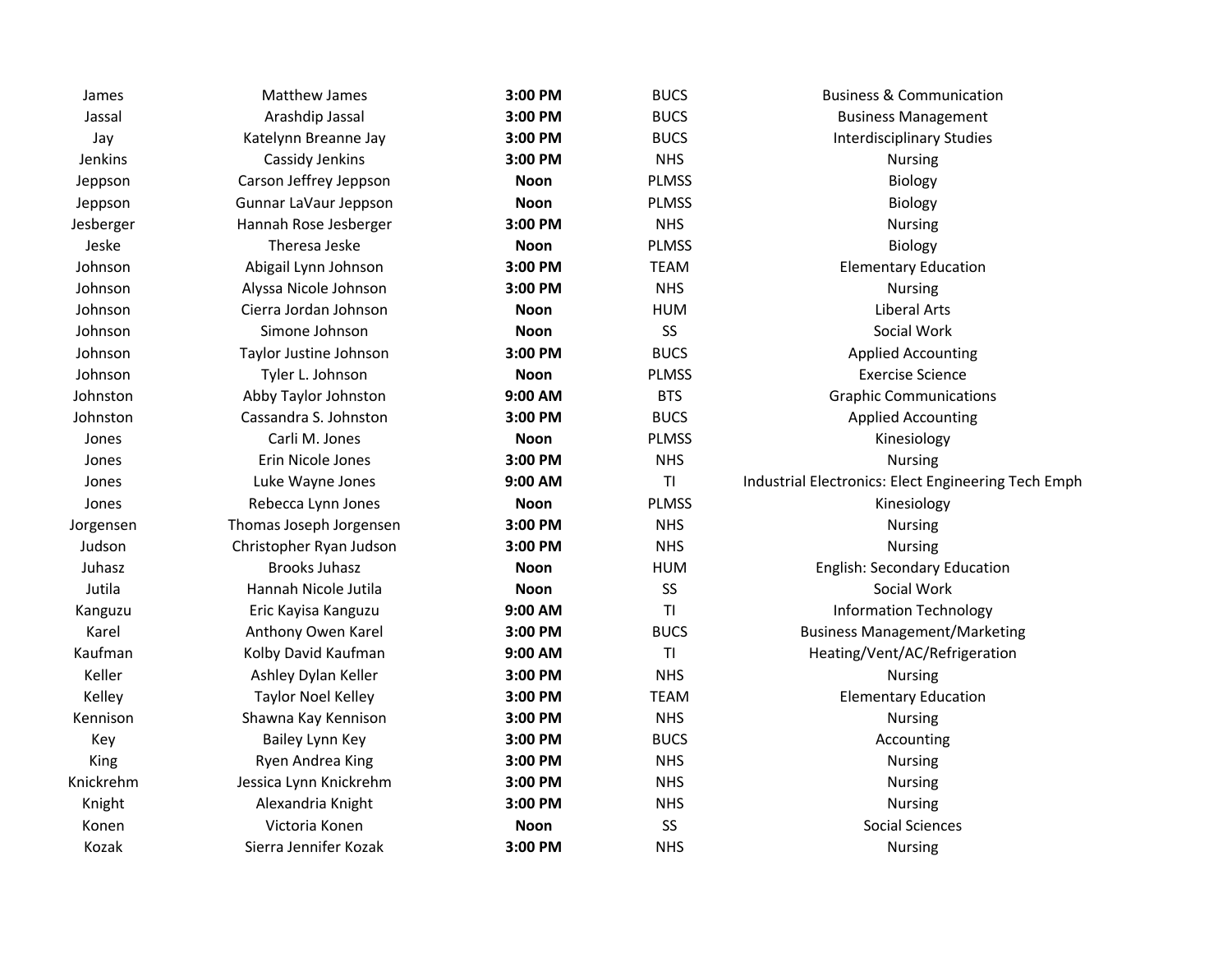| Kracke       | Jennifer Robin Kracke          | <b>Noon</b> | SS           | Social Work                          |
|--------------|--------------------------------|-------------|--------------|--------------------------------------|
| Krogh        | Lukas John Krogh               | <b>Noon</b> | <b>HUM</b>   | <b>Liberal Arts</b>                  |
| La Fountaine | Sarah Gail La Fountaine        | <b>Noon</b> | SS           | Social Work                          |
| Lacey        | Matthew Lacey                  | 9:00 AM     | X            | Physical Therapy Assistant           |
| Lahnum       | Emily Jean Murphy              | 3:00 PM     | <b>BUCS</b>  | <b>Business &amp; Communication</b>  |
| Langue       | Lindsey Nicole Langue          | 3:00 PM     | <b>NHS</b>   | Radiographic Science                 |
| Lanman       | Tesa Nechelle Lanman           | 3:00 PM     | <b>NHS</b>   | Radiographic Science                 |
| Larsen       | Clayton A Larsen               | 9:00 AM     | TI           | <b>CNC Machining Technology</b>      |
| Lavigne      | Jack Allen LaVigne             | 3:00 PM     | <b>BUCS</b>  | <b>Business Management/Marketing</b> |
| Lawrence     | Shelby Lynn Lawrence           | 3:00 PM     | <b>BUCS</b>  | <b>Business Administration</b>       |
| Lay          | Joshua Sydney Lay              | <b>Noon</b> | SS           | <b>Social Sciences</b>               |
| Leach        | James William Leach            | 3:00 PM     | <b>BUCS</b>  | <b>Business Administration</b>       |
| Lederle      | Kayla Rose Lederle             | 9:00 AM     | <b>BTS</b>   | Paralegal                            |
| Leighton     | Teresa Leighton                | 3:00 PM     | <b>BUCS</b>  | <b>Applied Accounting</b>            |
| Lemmon       | Ernest Graham Lemmon           | 3:00 PM     | <b>BUCS</b>  | <b>Interdisciplinary Studies</b>     |
| Lewison      | Emily Jane Lewison             | 3:00 PM     | <b>NHS</b>   | <b>Nursing</b>                       |
| Lindsley     | Savannah Nicole Lindsley       | <b>Noon</b> | SS           | Social Work                          |
| Linscott     | Samuel Joseph Linscott         | 3:00 PM     | <b>BUCS</b>  | <b>General Studies: Business</b>     |
| Llera        | Heidi A Llera                  | 3:00 PM     | <b>BUCS</b>  | <b>Business Management</b>           |
| Llerenas     | Christina Desire Llerenas      | <b>Noon</b> | SS           | Social Work                          |
| Lohman       | Tyler Jordan Lohman            | 9:00 AM     | T1           | Heating/Vent/AC/Refrigeration        |
| Longoria     | Alessandra Longoria            | 3:00 PM     | <b>NHS</b>   | <b>Nursing</b>                       |
| Lunders      | Whitney Elise Lunders          | 3:00 PM     | <b>NHS</b>   | <b>Nursing</b>                       |
| Lustig       | Kate Noelle Lustig             | <b>Noon</b> | SS           | Psychology                           |
| MacDonald    | Jackson Ryan MacDonald         | 3:00 PM     | <b>BUCS</b>  | <b>Business Administration</b>       |
| Macias       | Gabriella Anette Macias        | 3:00 PM     | <b>NHS</b>   | <b>Nursing</b>                       |
| MacMillan    | Ryan MacMillan                 | <b>Noon</b> | <b>PLMSS</b> | Kinesiology: Secondary Education     |
| Madrid       | Jeanne L Madrid                | 3:00 PM     | <b>NHS</b>   | Nursing                              |
| Madrid       | Jeanne Lissette Madrid         | 3:00 PM     | <b>NHS</b>   | <b>Nursing</b>                       |
| Magalasin    | Larry Johnvert Vigas Magalasin | <b>Noon</b> | <b>PLMSS</b> | Kinesiology                          |
| Magee        | Lavina Naomi Magee             | 3:00 PM     | <b>NHS</b>   | Nursing                              |
| Maneer       | Shelby S Maneer                | 3:00 PM     | <b>NHS</b>   | <b>Nursing</b>                       |
| Maneer       | Shelby Sioux Cheyenne Maneer   | 3:00 PM     | <b>NHS</b>   | Nursing                              |
| Mangum       | Destiny Elizabeth Mangum       | 3:00 PM     | <b>BUCS</b>  | <b>Business Administration</b>       |
| Martin       | Amber Belle Martin             | <b>Noon</b> | <b>PLMSS</b> | Chemistry                            |
| Martin       | Elise Renee Martin             | 3:00 PM     | <b>NHS</b>   | <b>Nursing</b>                       |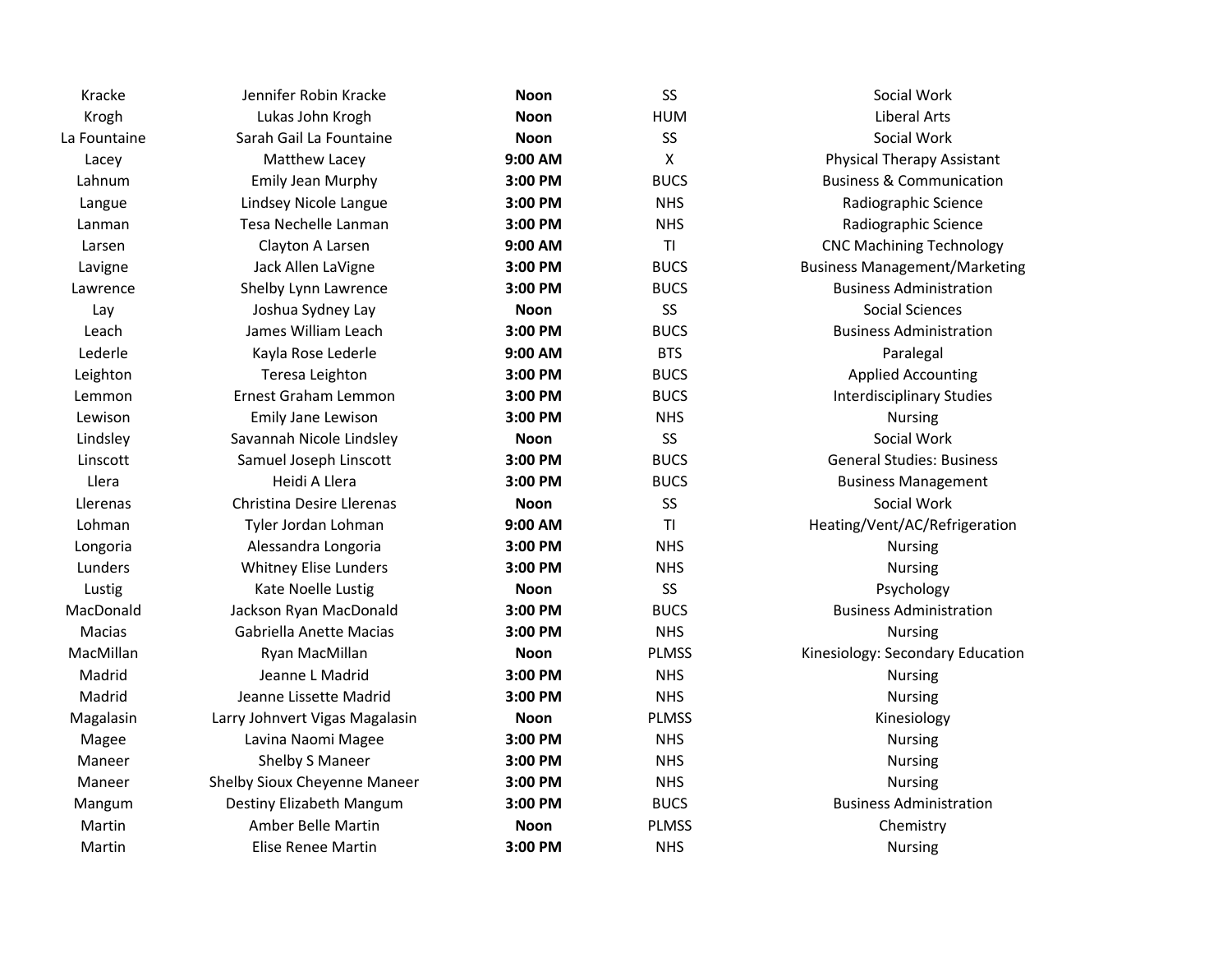| Martin       | Evan James Martin               | 3:00 PM     | <b>NHS</b>   | <b>Nursing</b>                   |
|--------------|---------------------------------|-------------|--------------|----------------------------------|
| Martin       | Jessica Martin                  | <b>Noon</b> | <b>HUM</b>   | <b>Liberal Arts</b>              |
| Martin       | Karla Lynn Martin               | 3:00 PM     | <b>NHS</b>   | <b>Nursing</b>                   |
| Martin       | Sarah E. Martin                 | 3:00 PM     | <b>BUCS</b>  | <b>Business Administration</b>   |
| Martin       | <b>Sydney Anne Martin</b>       | <b>Noon</b> | <b>HUM</b>   | <b>Liberal Arts</b>              |
| Martinez     | Alejandro Javier Martinez       | <b>Noon</b> | <b>HUM</b>   | <b>Communication Arts</b>        |
| Martinez     | RayKayle Louise Martinez        | <b>Noon</b> | SS           | Psychology                       |
| Martinez     | Reanna Patrice Martinez         | <b>Noon</b> | <b>PLMSS</b> | <b>Biology</b>                   |
| Mashore      | <b>Tevis Mashore</b>            | 3:00 PM     | <b>NHS</b>   | <b>Nursing</b>                   |
| Matlosz      | Kate Ashley Matlosz             | 3:00 PM     | <b>NHS</b>   | <b>Nursing</b>                   |
| Matthews     | Kenyatta Belle Rae Matthews     | <b>Noon</b> | <b>SS</b>    | Social Work                      |
| Mayberry     | Jennifer Marie Mayberry         | <b>Noon</b> | SS           | Social Work                      |
| McDonald     | Montana Nicole McDonald         | 9:00 AM     | <b>BTS</b>   | Early Childhood Development      |
| McDonough    | Alexandra McDonough             | 9:00 AM     | <b>BTS</b>   | Paralegal                        |
| McQuilkin    | Jena Nicole McQuilkin           | 3:00 PM     | <b>NHS</b>   | <b>Nursing</b>                   |
| Mehl         | Rebecca Anna Mehl               | 3:00 PM     | <b>NHS</b>   | <b>Nursing</b>                   |
| Mendoza      | Maria Celeste Mendoza           | 3:00 PM     | <b>NHS</b>   | <b>Nursing</b>                   |
| Menter       | Alahna Marie Menter             | <b>Noon</b> | <b>HUM</b>   | <b>Liberal Arts</b>              |
| Meservy      | Samantha Jo Meservy             | 3:00 PM     | <b>BUCS</b>  | <b>Interdisciplinary Studies</b> |
| Mildner      | Kianna Marie Mildner            | 3:00 PM     | <b>NHS</b>   | Nursing                          |
| Miller       | Dylan Dyce Miller               | <b>Noon</b> | <b>PLMSS</b> | Biology                          |
| Miller       | Phylicia Christine Miller       | 3:00 PM     | <b>NHS</b>   | Radiographic Science             |
| Milton       | Cynthia L Milton                | <b>Noon</b> | <b>SS</b>    | Social Work                      |
| Minkey       | Shayla Minkey                   | 3:00 PM     | <b>NHS</b>   | <b>Nursing</b>                   |
| Moehrle      | Kylee Mae Moehrle               | 3:00 PM     | <b>NHS</b>   | <b>Nursing</b>                   |
| Monter Lopez | <b>Dulce Monter Lopez</b>       | <b>Noon</b> | <b>PLMSS</b> | Kinesiology                      |
| Moore        | Josh Taylor Moore               | <b>Noon</b> | SS           | History                          |
| Moore        | Julee Dawn Moore                | 9:00 AM     | TI           | <b>Engineering Tech - Trad</b>   |
| Moore        | Zachary Ian Moore               | 3:00 PM     | <b>BUCS</b>  | <b>Business Administration</b>   |
| Morrison     | <b>Charles Michael Morrison</b> | <b>Noon</b> | SS           | Social Work                      |
| Moulton      | Alexandra Rae Moulton           | 3:00 PM     | <b>BUCS</b>  | <b>Business Administration</b>   |
| Mowry        | <b>Gabriel Mowry</b>            | <b>Noon</b> | SS           | Psychology                       |
| Murillo      | Elisabeth Mae Murillo           | <b>Noon</b> | SS           | Psychology                       |
| Murphy       | <b>HEIDI A MURPHY</b>           | 9:00 AM     | <b>BTS</b>   | Early Childhood Development      |
| Myers        | Carissa Myers                   | <b>Noon</b> | <b>HUM</b>   | <b>Liberal Arts</b>              |
| Naden        | Samuel James Naden              | 9:00 AM     | TI           | <b>Industrial Electronics</b>    |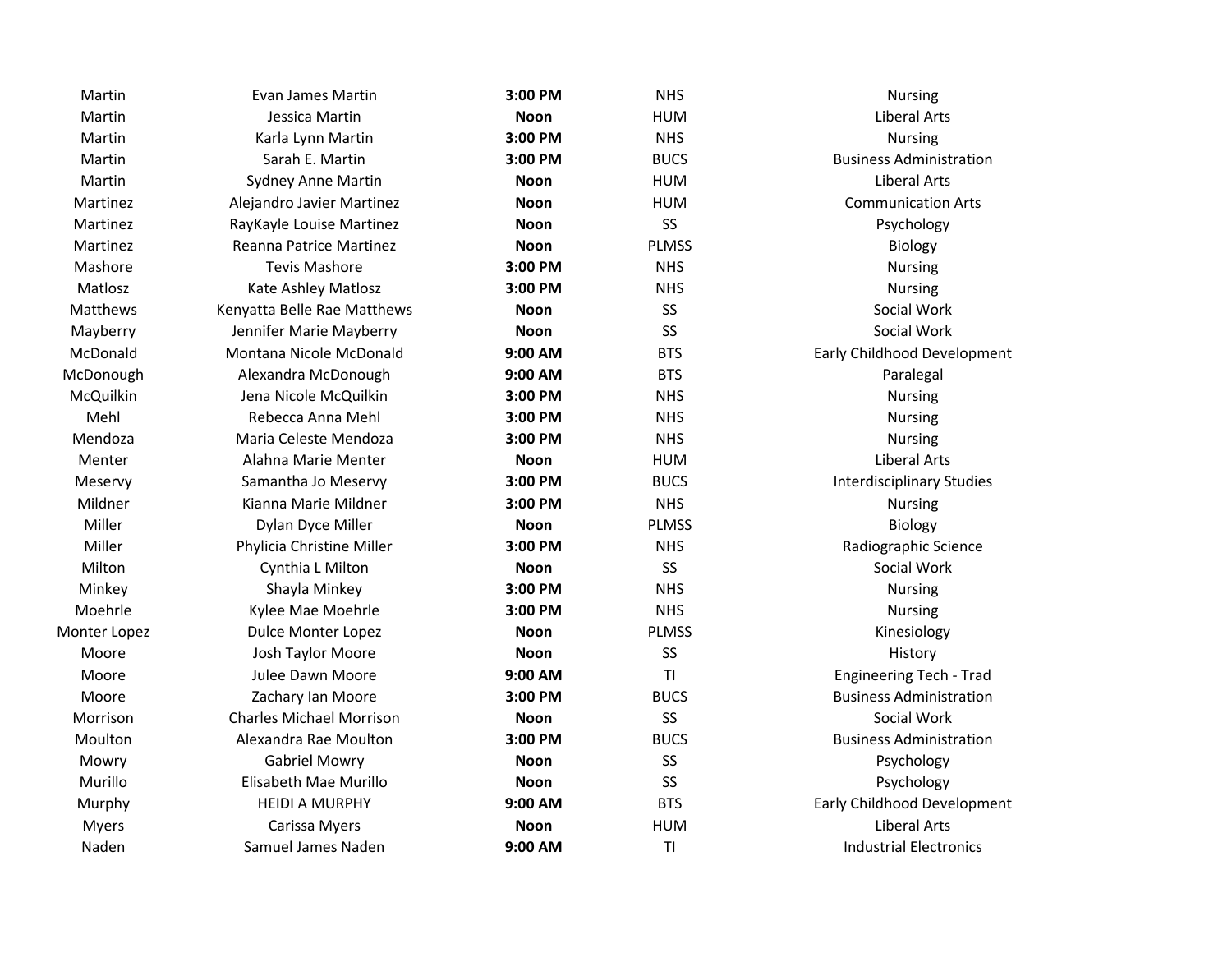| Nau               | William Elton Nau               | 9:00 AM     | TI           | Industrial Maint/Millwright             |
|-------------------|---------------------------------|-------------|--------------|-----------------------------------------|
| Neddo             | Bryson Dean Neddo               | <b>Noon</b> | SS           | Social Sciences                         |
| <b>Ness</b>       | Morgan Lela Ness                | <b>Noon</b> | <b>PLMSS</b> | Kinesiology                             |
| Neu               | Emma Elizabeth May Neu          | <b>Noon</b> | <b>SS</b>    | Social Work                             |
| Nicholas          | Elizabeth Mina Marie Nicholas   | 3:00 PM     | <b>BUCS</b>  | <b>General Studies: Business</b>        |
| Nilson-Barnhart   | <b>Tiffany Neva Barnhart</b>    | 3:00 PM     | <b>NHS</b>   | <b>Nursing</b>                          |
| Noland            | Shonna Noland                   | 9:00 AM     | <b>BTS</b>   | <b>Medical Assistant</b>                |
| <b>Nutt</b>       | Morganne Rachelle Nutt          | <b>Noon</b> | <b>HUM</b>   | <b>Communication Arts</b>               |
| Ockler            | Courtney Ann Ockler             | 3:00 PM     | <b>NHS</b>   | <b>Nursing</b>                          |
| O'Daniel          | Aubrey Nicole O'Daniel          | 3:00 PM     | <b>NHS</b>   | <b>Nursing</b>                          |
| Ogidan            | Olubunmi Deborah Ogidan         | 3:00 PM     | <b>BUCS</b>  | <b>Computer Science</b>                 |
| Oldham            | Ethan Lee Oldham                | 9:00 AM     | <b>BTS</b>   | <b>Fire Service Technology</b>          |
| Olsen             | Cole Olsen                      | <b>Noon</b> | <b>PLMSS</b> | Kinesiology                             |
| Osborn            | Aaron Philip Osborn             | <b>Noon</b> | SS           | <b>General Studies: Social Sciences</b> |
| Osburn            | Brayden Spencer Osburn          | 9:00 AM     | TI           | Diesel Technology                       |
| Otteson           | Amy Otteson                     | 3:00 PM     | <b>NHS</b>   | Nursing                                 |
| Pacheco Arredondo | Myriam Pacheco Arredondo        | 9:00 AM     | <b>BTS</b>   | Paralegal                               |
| Palencia          | Gloria Janette Palencia Hurtado | <b>Noon</b> | SS           | <b>Justice Studies</b>                  |
| Palmer            | Eryn Palmer                     | 3:00 PM     | <b>NHS</b>   | <b>Nursing</b>                          |
| Peery             | Summer Paige Peery              | 3:00 PM     | <b>NHS</b>   | Radiographic Science                    |
| Pelton            | Clay J. Pelton                  | 3:00 PM     | <b>NHS</b>   | Radiographic Science                    |
| Perez             | Krystal Jade Perez              | <b>Noon</b> | SS           | <b>Justice Studies</b>                  |
| Perryman          | Teagan Perryman                 | $9:00$ AM   | <b>BTS</b>   | <b>Graphic Communications</b>           |
| Peterson          | <b>Brandice Dawn Peterson</b>   | <b>Noon</b> | SS           | Justice Studies                         |
| Petruchok         | Victoria Petruchok              | 3:00 PM     | <b>NHS</b>   | <b>Nursing</b>                          |
| Petticolas        | Konner Patrick Petticolas       | <b>Noon</b> | <b>PLMSS</b> | <b>Sport Administration</b>             |
| Pettit            | Laura D Pettit                  | <b>Noon</b> | <b>HUM</b>   | <b>Liberal Arts</b>                     |
| Pfeiffer          | Faith Marie Pfeiffer            | 9:00 AM     | <b>BTS</b>   | <b>Medical Assistant</b>                |
| Phillips          | Jaden Montae Phillips           | 3:00 PM     | <b>BUCS</b>  | <b>Business Administration</b>          |
| Phommachack       | Roberta Phommachack             | 3:00 PM     | <b>NHS</b>   | <b>Nursing</b>                          |
| Plaznik           | Maja Plaznik                    | <b>Noon</b> | <b>PLMSS</b> | Kinesiology                             |
| Power             | Kayden Ross Power               | 3:00 PM     | <b>NHS</b>   | <b>Nursing</b>                          |
| Quale             | Nathan Masami Quale             | 9:00 AM     | ΤI           | <b>Auto Mechanics Tech</b>              |
| Rade              | JoAnna Jewell Rade              | 3:00 PM     | <b>BUCS</b>  | <b>Business Administration</b>          |
| Ramirez           | <b>Brittany Ramirez</b>         | 3:00 PM     | <b>NHS</b>   | <b>Nursing</b>                          |
| Rardin            | Molly Jean Rardin               | 3:00 PM     | <b>NHS</b>   | <b>Nursing</b>                          |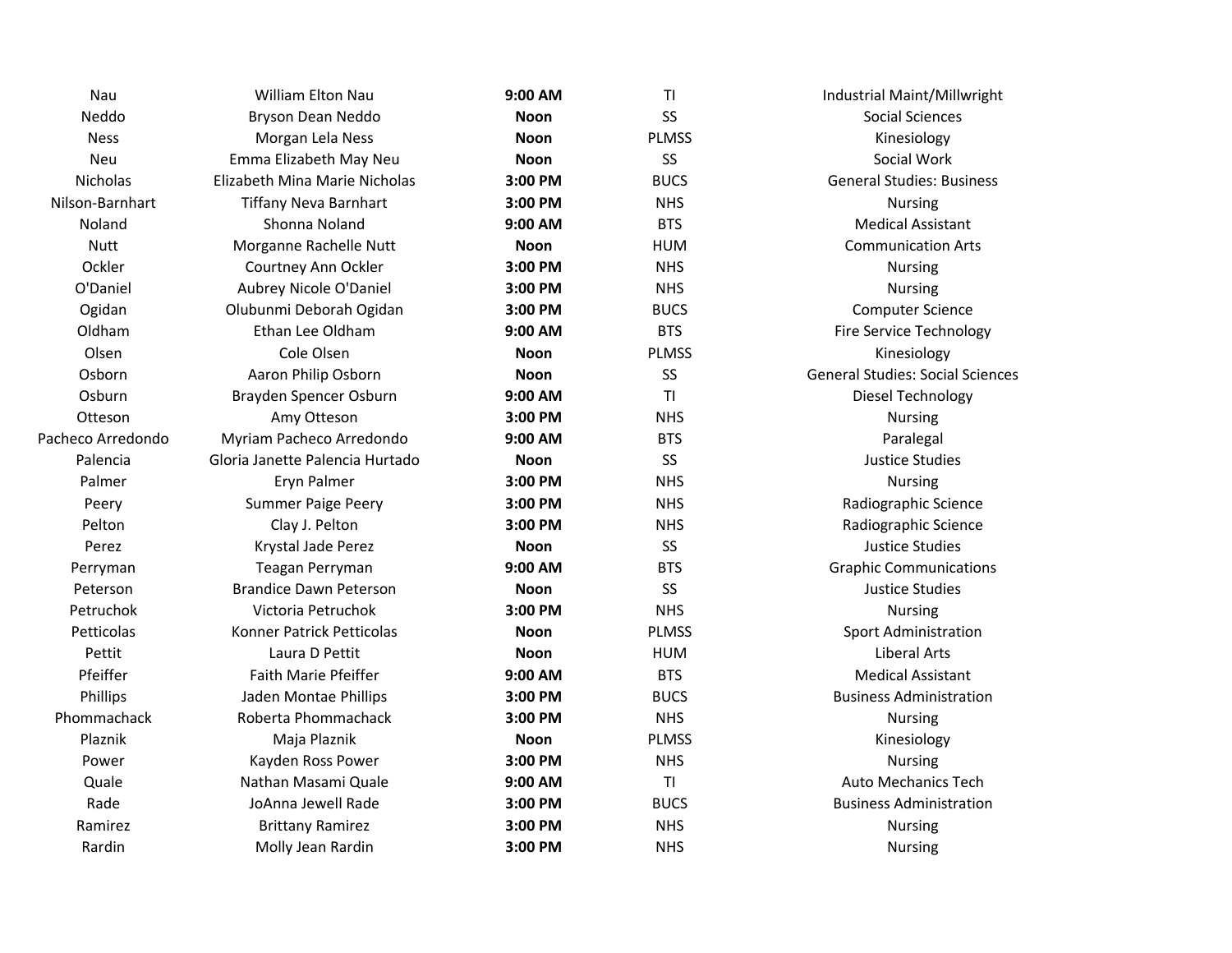| Redd        | Laura Elyse Redd                | 3:00 PM     | <b>NHS</b>  | Nursing                             |
|-------------|---------------------------------|-------------|-------------|-------------------------------------|
| Roberts     | Kaley Rachelle Roberts          | 3:00 PM     | <b>TEAM</b> | <b>Elementary Education</b>         |
| Robinson    | Daniel Jeremy Robinson          | 3:00 PM     | <b>NHS</b>  | <b>Nursing</b>                      |
| Robinson    | Hayley Robinson                 | 3:00 PM     | <b>NHS</b>  | <b>Nursing</b>                      |
| Robinson    | Jamie M Robinson                | 3:00 PM     | <b>BUCS</b> | <b>Applied Accounting</b>           |
| Rodgers     | Joshua Michael Rodgers          | <b>Noon</b> | <b>HUM</b>  | <b>English: Secondary Education</b> |
| Roethle     | Mara Roethle                    | 3:00 PM     | <b>NHS</b>  | <b>Nursing</b>                      |
| Rogers      | Clancy J Rogers                 | 9:00 AM     | ΤI          | Engineering Tech - Civil            |
| Rogers      | David J Rogers                  | <b>Noon</b> | SS          | Social Work                         |
| Rollins     | Jenny L. Rollins                | 3:00 PM     | <b>BUCS</b> | Accounting                          |
| Romero      | Rodrigo Guzman Romero           | 3:00 PM     | <b>NHS</b>  | <b>Nursing</b>                      |
| Roper       | Mazzi Lyn Roper                 | <b>Noon</b> | <b>HUM</b>  | Liberal Arts                        |
| Rosgen      | KayLee Nicole Rosgen            | 3:00 PM     | <b>BUCS</b> | Accounting                          |
| Ross        | Sarah Kay Ross                  | 3:00 PM     | <b>NHS</b>  | <b>Nursing</b>                      |
| Roueche     | Austin Kent Roueche             | 3:00 PM     | <b>BUCS</b> | <b>Business Administration</b>      |
| Roy         | Hailie Marie Roy                | <b>Noon</b> | <b>HUM</b>  | Liberal Arts                        |
| Ruark       | Shelbie Jacklynn Ruark          | <b>Noon</b> | SS          | Justice Studies                     |
| Ruiz        | Lisa Ruiz                       | 3:00 PM     | <b>TEAM</b> | <b>Elementary Education</b>         |
| Russell     | Kathleen A Russell              | 3:00 PM     | <b>BUCS</b> | <b>Business Administration</b>      |
| Sabo        | Victoria Cassondra Sabo         | 3:00 PM     | <b>BUCS</b> | <b>Business Administration</b>      |
| Salgado     | Joe Salgado                     | 3:00 PM     | <b>BUCS</b> | <b>Business Administration</b>      |
| Salinas     | Marlen Salinas Toledo           | <b>Noon</b> | SS          | Social Work                         |
| Salisbury   | Aminata Bijou Salisbury         | 3:00 PM     | <b>BUCS</b> | <b>Business Administration</b>      |
| Salomon     | Donna Salomon                   | 3:00 PM     | <b>NHS</b>  | <b>Nursing</b>                      |
| Sanchez     | <b>Bianca Sanchez</b>           | 3:00 PM     | <b>TEAM</b> | <b>Elementary Education</b>         |
| Sandoval    | Leona Tula Sandoval             | 3:00 PM     | <b>TEAM</b> | <b>General Studies: Education</b>   |
| Sanford     | Theresa D Sanford               | 3:00 PM     | <b>NHS</b>  | <b>Nursing</b>                      |
| Sargent     | Jadyn L Sargent                 | <b>Noon</b> | SS          | Social Work                         |
| Sasser      | <b>Tarrant Bo Thomas Sasser</b> | 9:00 AM     | TI          | Diesel Technology                   |
| Sauceda     | Diana Sauceda                   | 3:00 PM     | <b>NHS</b>  | Radiographic Science                |
| Scarano     | Magnus Christopher Race Scarano | 9:00 AM     | TI          | <b>Industrial Electronics</b>       |
| Schaffer    | Alyssa N Schaffer               | 9:00 AM     | <b>BTS</b>  | Paralegal                           |
| Schaffer    | Brooklyn Noelle Schaffer        | 3:00 PM     | <b>NHS</b>  | Radiographic Science                |
| Schmidt     | Gris E Schmidt                  | 9:00 AM     | <b>BTS</b>  | <b>Graphic Communications</b>       |
| Schmidt     | Lindsay Anne Schmidt            | 3:00 PM     | <b>NHS</b>  | <b>Nursing</b>                      |
| Schoenfeldt | Sierra Grace Schoenfeldt        | 3:00 PM     | <b>TEAM</b> | <b>Elementary Education</b>         |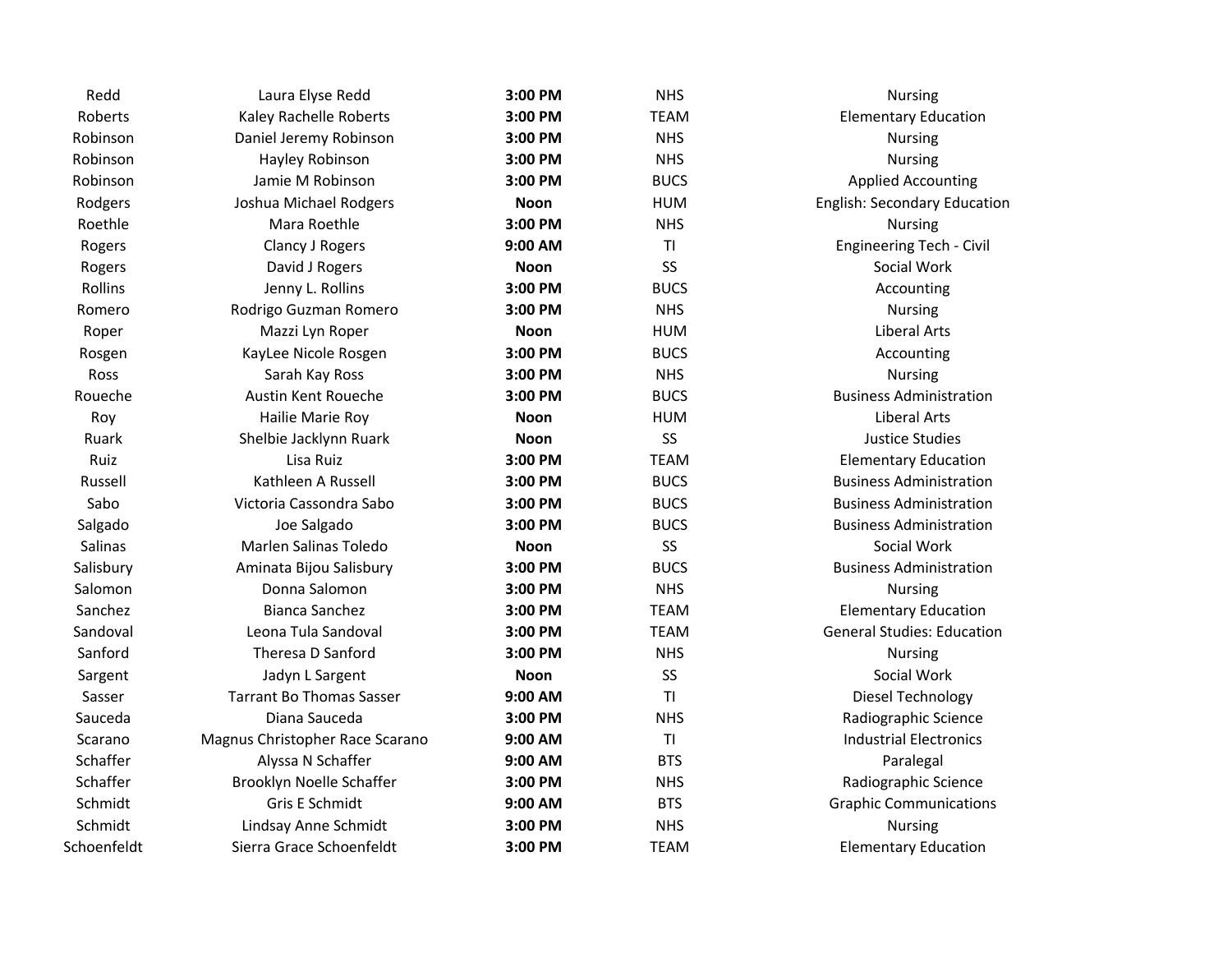| Schulz         | Elena Marie Schulz       | <b>Noon</b> | <b>SS</b>    | Social Work                          |
|----------------|--------------------------|-------------|--------------|--------------------------------------|
| Schulze        | Michael Wayne Schulze    | 3:00 PM     | <b>BUCS</b>  | Accounting                           |
| Schwenne       | Travis Byrne Schwenne    | 9:00 AM     | TI           | Heating/Vent/AC/Refrigeration        |
| Sellmann       | Heidi Lynn Sellmann      | <b>Noon</b> | <b>PLMSS</b> | <b>Biology</b>                       |
| Shantie        | Rachelle Lynn Shantie    | <b>Noon</b> | SS           | Psychology                           |
| Sheirbon       | Julia Raelynn Sheirbon   | 3:00 PM     | <b>NHS</b>   | <b>Nursing</b>                       |
| Sheppard       | Hannah Lee Sheppard      | 3:00 PM     | <b>TEAM</b>  | <b>Elementary Education</b>          |
| Shrontz        | Hannah Shrontz           | 3:00 PM     | <b>NHS</b>   | <b>Nursing</b>                       |
| Simonsen       | Jade Madison Simonsen    | 9:00 AM     | TI           | <b>Engineering Tech - Trad</b>       |
| Simpson        | Ethan Simpson            | 3:00 PM     | <b>BUCS</b>  | <b>Computer Science</b>              |
| Simpson        | Keara Michele Simpson    | Noon        | <b>HUM</b>   | <b>Communication Arts</b>            |
| Simpson        | Rachel Renee Simpson     | 3:00 PM     | <b>BUCS</b>  | <b>Business Administration</b>       |
| Singh          | Eliza LaVern Singh       | 3:00 PM     | <b>BUCS</b>  | <b>General Studies: Business</b>     |
| Slayton        | Olivia Lee Slayton       | 3:00 PM     | <b>NHS</b>   | Radiographic Science                 |
| Smeltzer       | Zachary David Smeltzer   | 3:00 PM     | <b>BUCS</b>  | <b>General Business</b>              |
| Smith          | Carlee Mae Smith         | <b>Noon</b> | <b>HUM</b>   | English: Publishing Arts Emph        |
| Smith          | Cortnee Jo Smith         | <b>Noon</b> | SS           | Social Work                          |
| Smith          | David Lukas Smith        | 9:00 AM     | ΤI           | <b>Welding Technology</b>            |
| Smith          | Karlie Gene Smith        | <b>Noon</b> | <b>PLMSS</b> | Kinesiology                          |
| Smith          | Mary Arlene Smith        | <b>Noon</b> | SS           | Social Work                          |
| Smith          | Orion Starr Smith        | 9:00 AM     | ΤI           | Diesel Technology                    |
| Socwell        | William Socwell          | 3:00 PM     | <b>NHS</b>   | <b>Nursing</b>                       |
| Speer          | Garrett Speer            | <b>Noon</b> | <b>PLMSS</b> | Kinesiology                          |
| Spinelli       | Chelsea Marie Spinelli   | 3:00 PM     | <b>TEAM</b>  | <b>Elementary Education</b>          |
| Steele         | Katrina Nicole Steele    | 3:00 PM     | <b>TEAM</b>  | <b>Elementary Education</b>          |
| Steiger        | Shelbie Savannah Steiger | 3:00 PM     | <b>BUCS</b>  | Accounting                           |
| <b>Stevens</b> | Jillian Marie Stevens    | 3:00 PM     | <b>BUCS</b>  | <b>Business Management/Marketing</b> |
| Stevenson      | Khalil Stevenson         | <b>Noon</b> | <b>PLMSS</b> | Kinesiology                          |
| Stockdale      | Briana Dawn Stockdale    | 3:00 PM     | <b>BUCS</b>  | <b>Business Administration</b>       |
| <b>Stokes</b>  | Sara Jean Patterson      | 9:00 AM     | <b>BTS</b>   | Administrative Management            |
| <b>Stormes</b> | Jacob M. Stormes         | 9:00 AM     | TI           | <b>Industrial Electronics</b>        |
| Stout          | Coy Daniel Stout         | 3:00 PM     | <b>BUCS</b>  | <b>Business &amp; Communication</b>  |
| Stover         | McKenna Nicole Stover    | <b>Noon</b> | SS           | <b>Justice Studies</b>               |
| Stroman        | Olivia Dawn Stroman      | 3:00 PM     | <b>NHS</b>   | <b>Nursing</b>                       |
| Stroup         | David Stroup             | 9:00 AM     | <b>BTS</b>   | <b>Graphic Communications</b>        |
| Stryhas        | Lindsay Allison Stryhas  | 3:00 PM     | <b>NHS</b>   | <b>Nursing</b>                       |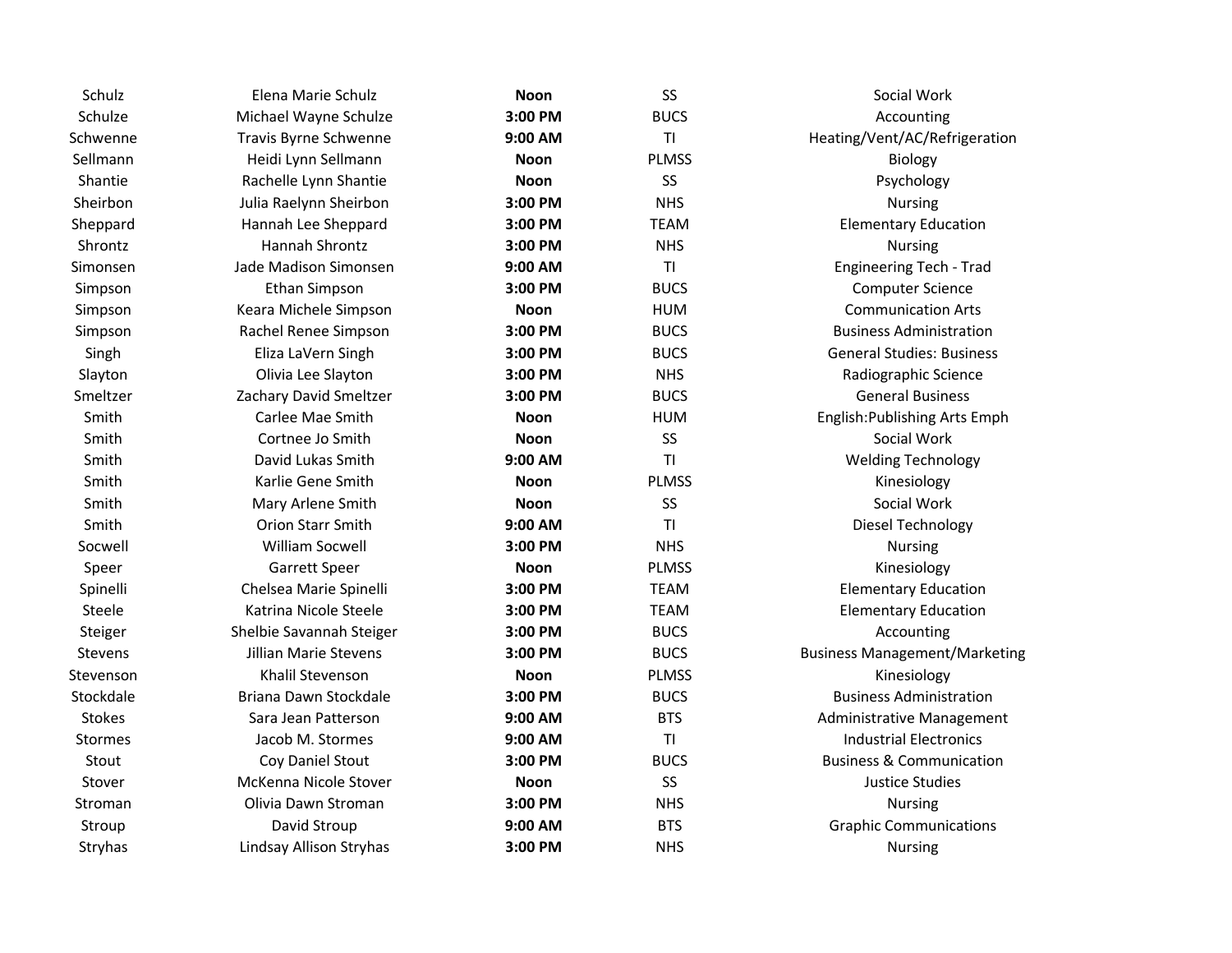| Sykora         | Alexis Marie Sykora             | 3:00 PM     | <b>NHS</b>     | Radiographic Science               |
|----------------|---------------------------------|-------------|----------------|------------------------------------|
| Tam            | Cody James Tam                  | 3:00 PM     | <b>NHS</b>     | <b>Nursing</b>                     |
| Taton          | Mikayla Meredith Taton          | 3:00 PM     | <b>NHS</b>     | <b>Nursing</b>                     |
| <b>Tedrick</b> | Luke Allen Tedrick              | <b>Noon</b> | <b>PLMSS</b>   | Kinesiology                        |
| Testa          | Chelsie Morgan Testa            | <b>Noon</b> | <b>HUM</b>     | Liberal Arts                       |
| Theander       | <b>Gabriel Lane Theander</b>    | <b>Noon</b> | <b>HUM</b>     | <b>Communication Arts</b>          |
| <b>Tibbits</b> | <b>Megan Sierra Tibbits</b>     | <b>Noon</b> | <b>PLMSS</b>   | Biology                            |
| Todd           | Chad Todd                       | 3:00 PM     | <b>NHS</b>     | <b>Nursing</b>                     |
| Tong           | Sekoya Dae Tong                 | 3:00 PM     | <b>TEAM</b>    | <b>Elementary Education</b>        |
| Torres         | Liana Kristine Calatrava Torres | <b>Noon</b> | SS             | Psychology                         |
| Torrez         | Diego Emanuel Torrez JR         | <b>Noon</b> | SS             | <b>Justice Studies</b>             |
| Tverdy         | Ashley Nicole Tverdy            | 3:00 PM     | <b>NHS</b>     | Nursing                            |
| Vanhorn        | Abby Gail Marie Vanhorn         | <b>Noon</b> | SS             | Psychology                         |
| VanNess        | Sierra Michelle VanNess         | <b>Noon</b> | SS             | Psychology                         |
| Vanwinkle      | D'Arcy Vanwinkle                | 3:00 PM     | <b>NHS</b>     | <b>Nursing</b>                     |
| Vasquez        | Kimberly Vasquez                | 3:00 PM     | <b>BUCS</b>    | <b>Business Administration</b>     |
| Vazquez        | Elizabeth Vazquez - Reyes       | <b>Noon</b> | SS             | <b>Justice Studies</b>             |
| Veare          | Olivia Veare                    | 9:00 AM     | <b>BTS</b>     | Paralegal                          |
| Vilcapoma      | Sandy Ana Vilcapoma             | <b>Noon</b> | SS             | Social Work                        |
| Vincent        | Claritza Vincent                | 3:00 PM     | <b>BUCS</b>    | <b>Business Administration</b>     |
| Walker         | Alicia Walker                   | 3:00 PM     | <b>NHS</b>     | <b>Nursing</b>                     |
| Walker         | Shayne Stephen Walker           | 3:00 PM     | <b>NHS</b>     | Radiographic Science               |
| Wallace        | Dannica Haven Wallace           | 9:00 AM     | T1             | <b>Applied Technology</b>          |
| Ward           | Samuel Kent Ward                | 9:00 AM     | <b>BTS</b>     | <b>Graphic Communications</b>      |
| Way            | Riley Devon Way                 | <b>Noon</b> | <b>PLMSS</b>   | Kinesiology                        |
| Weigand        | <b>Trinity Marie Weigand</b>    | <b>Noon</b> | <b>HUM</b>     | Liberal Arts                       |
| Weinrich       | Luke Weinrich                   | 3:00 PM     | <b>NHS</b>     | <b>Nursing</b>                     |
| Weller         | Jessica Elizabeth Weller        | <b>Noon</b> | <b>HUM</b>     | <b>General Studies: Humanities</b> |
| Werner         | Kylie Lynn Werner               | 3:00 PM     | <b>BUCS</b>    | Accounting                         |
| West           | Sean Philip West                | 3:00 PM     | <b>NHS</b>     | <b>Nursing</b>                     |
| West           | Seth Braden West                | <b>Noon</b> | SS             | <b>Justice Studies</b>             |
| Wheeler        | Cody Wheeler                    | 3:00 PM     | <b>BUCS</b>    | Web Design & Development           |
| Wheeler        | Savannah T Wheeler              | Noon        | SS             | Social Work                        |
| White          | Luke Nicholas White             | 3:00 PM     | <b>BUCS</b>    | Accounting                         |
| Whitehead      | Kelsey Whitehead                | 9:00 AM     | $\pmb{\times}$ | Physical Therapy Assistant         |
| Wiggins        | Josie Wiggins                   | Noon        | <b>PLMSS</b>   | Biology                            |